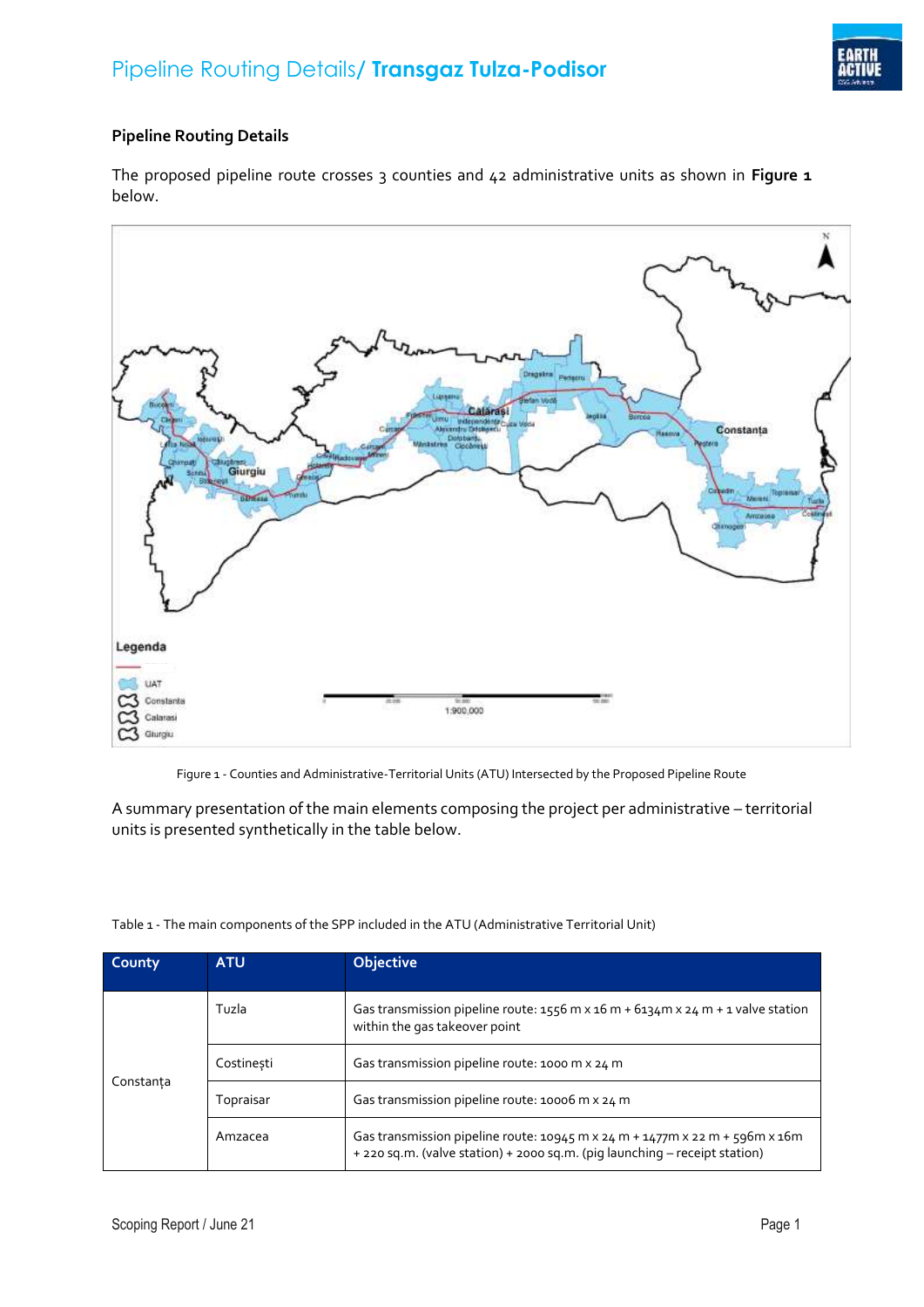

## Pipeline Routing Details**/ Transgaz Tulza-Podisor**

|          | Mereni             | Gas transmission pipeline route 2225 m x 24 m + 160 m x 16 m                                                                                       |
|----------|--------------------|----------------------------------------------------------------------------------------------------------------------------------------------------|
|          | Chirnogeni         | Gas transmission pipeline route: 1610 m x 22 m                                                                                                     |
|          | Cobadin            | Gas transmission pipeline route: 15695 m x 22 m + 1500 sq.m. (interconnection<br>with T1) +15000 sq.m. (site management and pipe storage facility) |
|          | Peștera            | Gas transmission pipeline route: 16604 m x 22 m + 4000mp (pipe storage<br>facility)                                                                |
|          | Rasova             | Gas transmission pipeline route: 6947 m x 22 m + 432 sq.m. (valve station)                                                                         |
| Călărași | Borcea             | Gas transmission pipeline route: 33546 m x 22 m + 1000 sq.m. (valve stations)                                                                      |
|          | Jegălia            | Gas transmission pipeline route: 757 m x 22 m                                                                                                      |
|          | Perișoru           | Gas transmission pipeline route: 12871 m x 22 m                                                                                                    |
|          | Dragalina          | Gas transmission pipeline route: 9087 m x 22 m + 4000 sq.m. (pipe storage<br>facility)                                                             |
|          | Ştefan Vodă        | Gas transmission pipeline route: 3368 m x 22 m + 1000 sq.m. (valve stations)                                                                       |
|          | Cuza Vodă          | Gas transmission pipeline route: 4949 m x 22 m                                                                                                     |
|          | Grădiştea          | Gas transmission pipeline route: 2396 m x 22 m                                                                                                     |
|          | Independența       | Gas transmission pipeline route: 5450 m x 22 m                                                                                                     |
|          | Alexandru Odobescu | Gas transmission pipeline route: 7887 m x 22 m + 15000 sq.m. (site management<br>and pipe storage facility)                                        |
|          | Ciocănești         | Gas transmission pipeline route: 1887 m x 22 m                                                                                                     |
|          | Dorobanțu          | Gas transmission pipeline route: 2312 m x 22 m                                                                                                     |
|          | Ulmu               | Gas transmission pipeline route: 6119 m x 22 m + 500 sq.m. (valve station)                                                                         |
|          | Lupşanu            | Gas transmission pipeline route: 2311 m x 22 m                                                                                                     |
|          | Mănăstirea         | Gas transmission pipeline route: 3277 m x 22 m                                                                                                     |
|          | Frăsinet           | Gas transmission pipeline route: 13844 m x 22 m + 4000 sq.m. (pipe storage<br>facility)                                                            |
|          | Curcani            | Gas transmission pipeline route: 5924 m x 22 m                                                                                                     |
|          | Mitreni            | Gas transmission pipeline route: 9596 m x 22 m + 700 sq.m. (valve stations)                                                                        |
|          | Radovanu           | Gas transmission pipeline route: 11445 m x 22 m                                                                                                    |
|          | Crivăț             | Gas transmission pipeline route: 2464 m x 22 m                                                                                                     |
| Giurgiu  | Hotarele           | Gas transmission pipeline route: 8014 m x 22 m                                                                                                     |
|          | Greaca             | Gas transmission pipeline route: 6186 m x 22 m                                                                                                     |